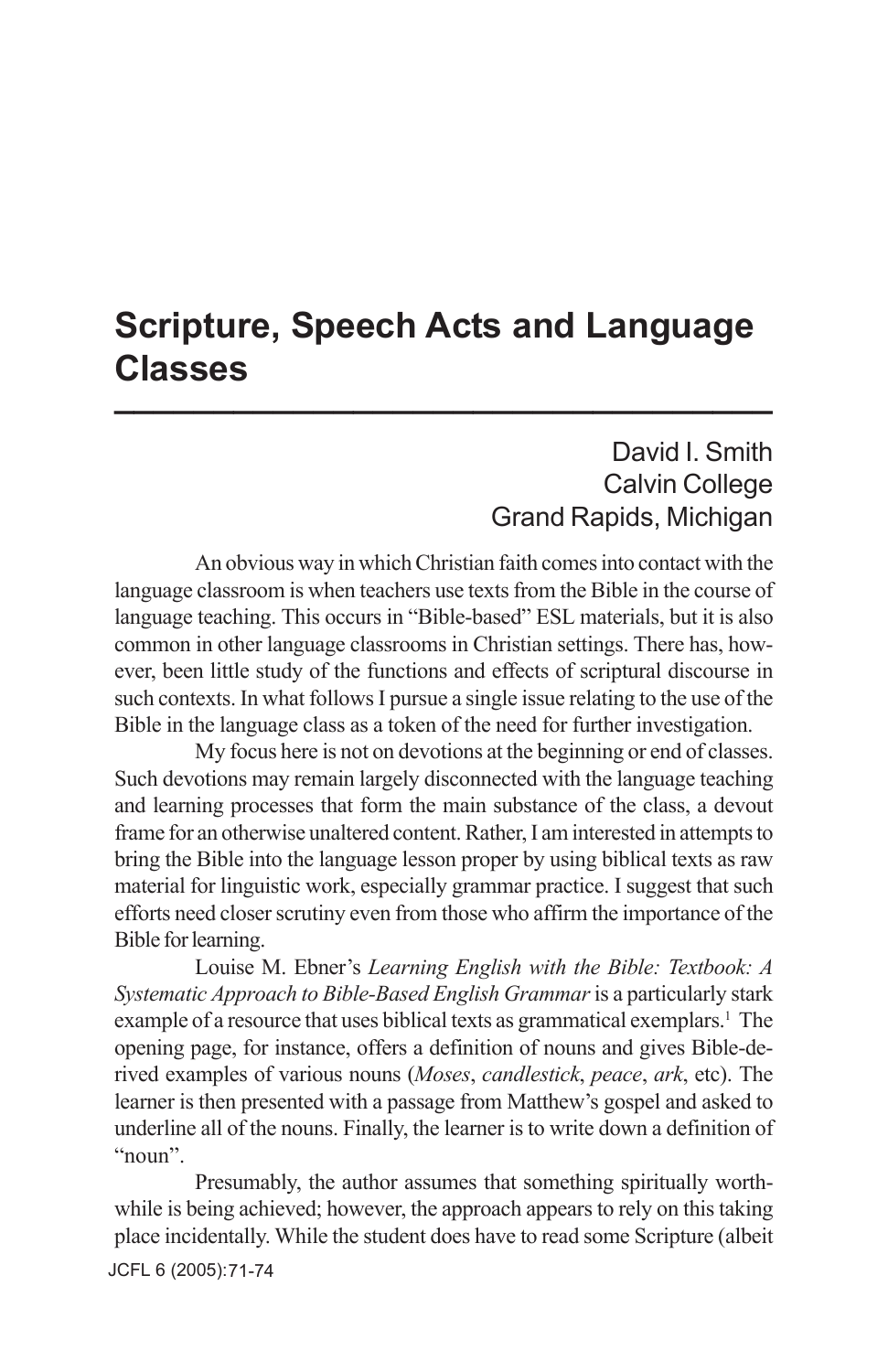without either context or framing comment), nothing in the presentation of the scriptural text appears designed to incline the student toward spiritual reflection or response. The learner might engage in spiritually significant reflection of course, but nothing in the pedagogical design invites such a response.

Perhaps those who design such materials would accept this as adequate, if not ideal: make sure that language learning takes place, and allow for a potential spiritual bonus. A reconsideration of such activities in the light of speech act theory,<sup>2</sup> however, suggests that the problems may lie deeper. Speech act theory, one of the sources of communicative theories of language teaching, points out that locutions have not only propositional content but also functional force and practical effects. I might say, "It's cold in here!" This looks grammatically like a proposition, a statement of fact. But its illocutionary force (what the utterance amounts to as a speech act in terms of the speaker's purposes and relevant presuppositions) might be a request or instruction to close an open window accompanied by an implied reproach that you are not tending to my needs. If you get up and close the window, the utterance has a perlocutionary effect (that is, an outcome is achieved by means of the utterance). It follows from these distinctions that the illocutionary force or perlocutionary effect of apparently identical utterances may vary (under other circumstances, "It's cold in here!" may signal hearty approval of the design of the new penguin enclosure at the zoo or may have the effect of mortally offending my attentive host instead of getting the window closed), and that illocutionary force may not be coterminous with grammatical structure (in the right context, "Will the sun come up tomorrow?"—grammatically a question may be intended as a promise that I will keep my word).

What bearing does this have on grammatical exemplars in the language classroom? Among other things, it means that once any utterance is used as a grammatical exemplar, its illocutionary force is conditioned by that use. Suppose I say to a student in the hall between classes, "I promise to meet you at my office at 3:00 PM." The student is likely to show up at my office and will have a right to be disgruntled if I fail to appear by 3:10. Now suppose I display the same sentence on a slide in a language class and use it to illustrate word order. The implied message is no longer "Come at 3:00" but "Look at the formal features of the utterance." Any student who turns up at my office at 3:00 has missed the point and failed to respond appropriately.

Widdowson observes (disapprovingly) regarding such language:

A good deal of material for the teaching of foreign languages presents the language to be learned in dissociation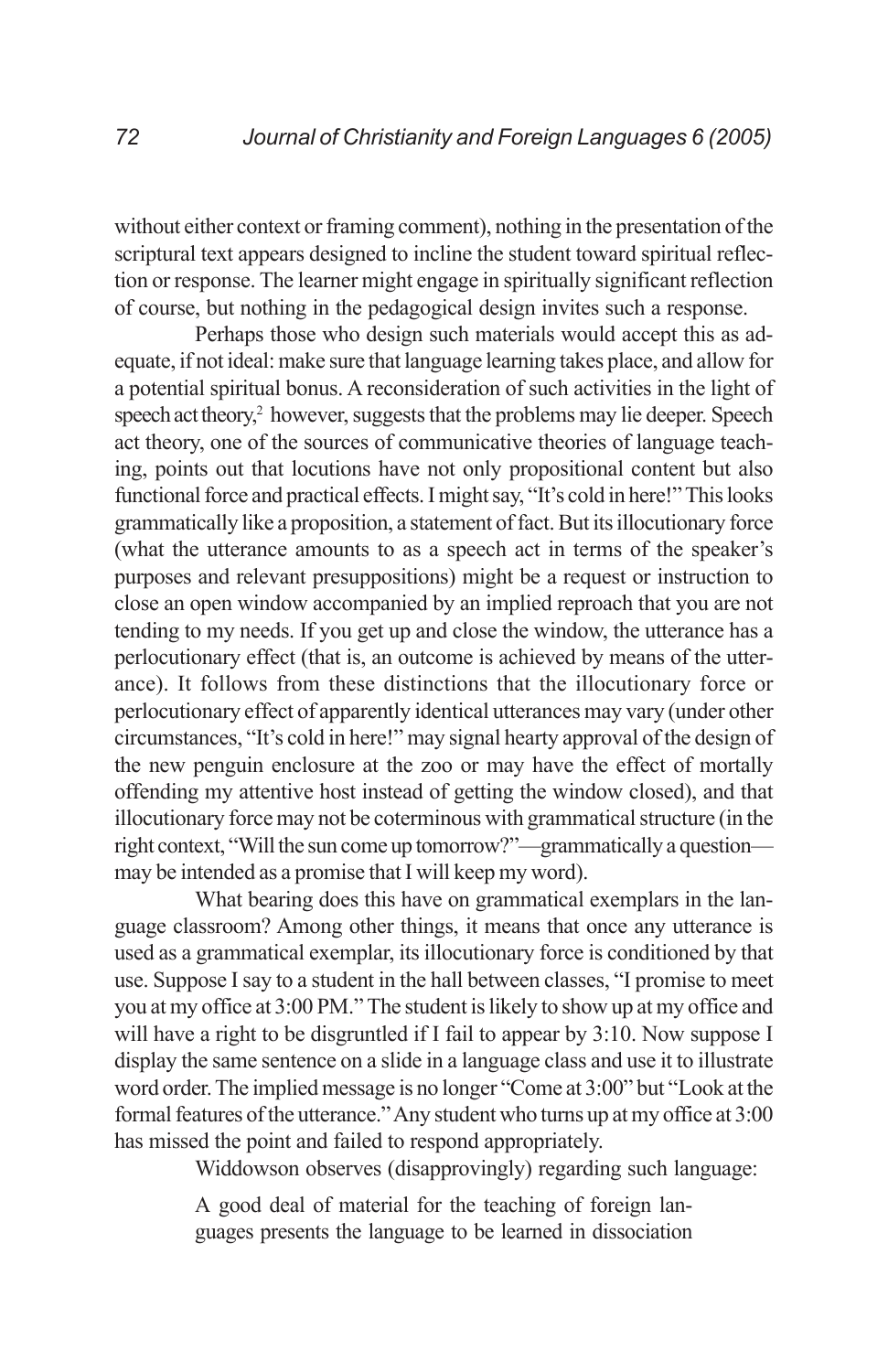from a real communicative purpose in contexts devised solely as a means of teaching language. The foreign language is in this way represented as a different kind of phenomenon from the mother tongue, an artificial construct detached from the purposes for which language is normally used. It is not discourse: it is language put on display. This means that the learner is denied the opportunity of drawing on his own experience of language.

Display language, Widdowson argues, becomes an artifact rather than discourse and so is detached from both purpose and experience since it is no longer genuinely addressed by a speaker to a hearer. Or, to put the point more precisely, the transaction between speaker and hearer has little or nothing to do with the usual communicative purpose expressed by the language sample used—a declaration of love, for instance, becomes a way of illustrating accusative pronouns and thus ends up having little to do with lovers and making no connection with the learner's experience of love.

All of this provides a critical frame for considering the use of biblical texts in the context of grammar instruction. The use of biblical texts as grammatical exemplars likewise shifts their illocutionary force. An utterance that may originally have been a stern call to obedience or a promise of God's faithfulness may retain its linguistic form but change in its force. The proper response to a command is obedience or resistance; the proper response to an exemplar is polite interest and *deliberate* disregard of semantic content—to take the content seriously is actually to misconstrue the utterance. The nature of the speech act discourages a response to the biblical utterance on its own terms. I wonder whether this disconnect is part of what informs the uneasy sense among some students that such examples are forced or inauthentic.

The question therefore needs to be raised: does the use of scriptural texts as grammatical examples necessarily reflect the authority of Scripture, or might it detract from it? "Bible-based" grammar exercises are usually designed by those with a high regard for the authority of Scripture; ironically, such uses of biblical discourse may in fact undermine its authority by stripping away the passages' force as promises, commands, etc. Do we really want to implicitly classify "For God so loved the world" together with "La plume de ma tante" in terms of discourse function?

This does not, of course, mean that there might not be more adequate ways of using biblical texts in language classrooms. A Charis Project unit about the White Rose, a student resistance group in Hitler's Germany, offers a